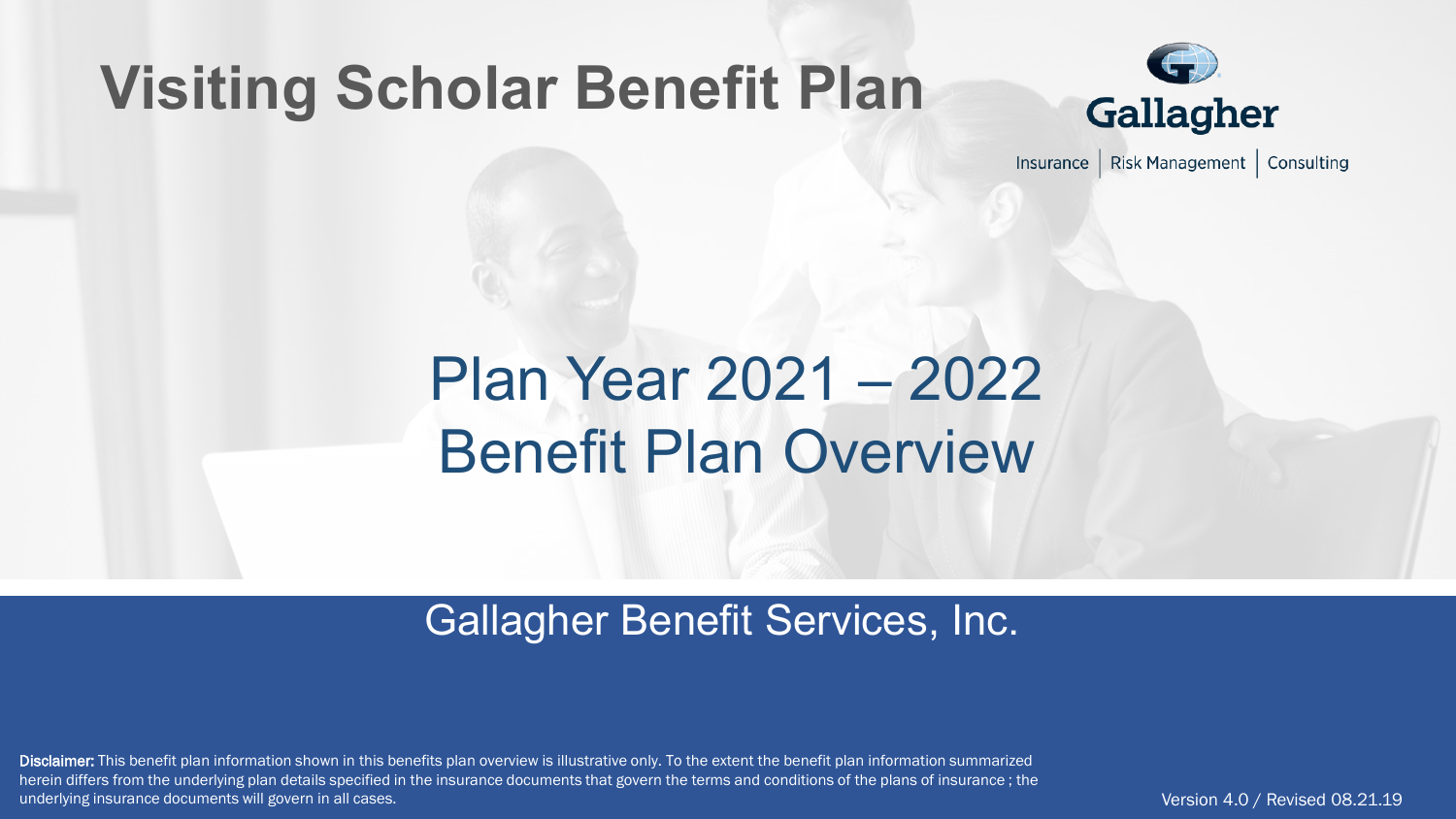### **Visiting Scholar Benefit Plan**

#### **All International Visiting Scholars Holding a J1 Visa Must Meet All the Insurance Policy Requirements Below:**

- o \$100,000 USD per accident & illness in medical coverage
- o A deductible not to exceed \$500 USD per accident or illness
- o Coinsurance that does not exceed 25%
- o Medical evacuation coverage must be at least \$50,000 USD
- o Repatriation coverage must be at least \$25,000 USD
- o Pre-existing conditions must be covered by the insurance policy *with a waiting period no longer than 12 months.*
- o Carrier must be at least A- rated or backed by the full faith and credit of the Exchange Visitor's government

#### **Gallagher Benefit Services (GBS) Offers Three Insurance Plan Options that Will Meet the Insurance Policy Requirements:**

| <b>Plan Options</b> | <b>Insurance Plan</b>    | <b>Eligibility</b>                   | <b>Payment Frequency</b>                             |
|---------------------|--------------------------|--------------------------------------|------------------------------------------------------|
| <b>Basic</b>        | <b>IMG Basic Plan</b>    | <b>International Affiliates Only</b> | Monthly, Quarterly, Full Term*<br>*(up to 12 months) |
| <b>Standard</b>     | <b>IMG Standard Plan</b> | <b>International Affiliates Only</b> | Monthly, Quarterly, Full Term*<br>*(up to 12 months) |
| Platinum            | <b>IMG Platinum Plan</b> | International Affiliates only        | Monthly, Quarterly, Full Term*<br>*(up to 12 months) |

#### **International Visiting Scholars**

- o You may elect to waive out of purchasing either the Basic, Standard, or Platinum plans.
	- o If you are buying your own health insurance:
		- o You must complete the waiver process on the GBS website

#### **Visiting Scholars who are U.S. Citizens or U.S. Permanent Residents ("Green Card Holders")**

- o You are subject to the insurance requirements of the Affordable Care Act (ACA)
	- o You must purchase your own insurance and waive out of the Campus Visiting Scholar Benefit Plan by completing the waiver process on the GPA website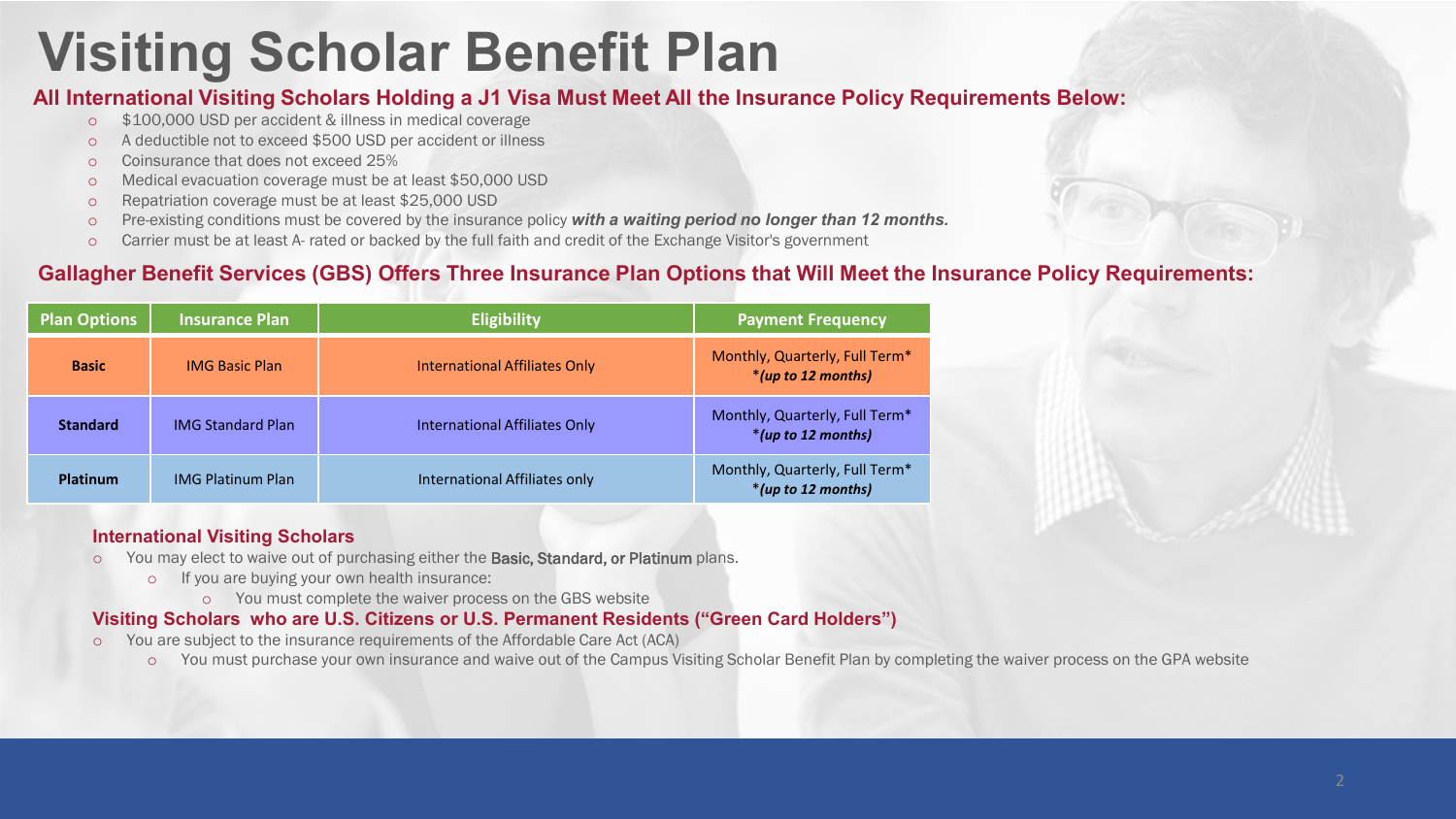### **Visiting Scholar Monthly Premium Rates** Plan Year 2021 - 2022

| <b>Plan Options</b> | <b>Insurance Plan</b>                                                                                                                                 | <b>Visiting Scholar</b>                                                           | <b>Additional Premium for Spouse</b><br>or Domestic Partner                               | <b>Additional Premium for</b><br><b>One Child</b>         | <b>Additional Premium for Two or more</b><br><b>Children</b>                                                                                                           |
|---------------------|-------------------------------------------------------------------------------------------------------------------------------------------------------|-----------------------------------------------------------------------------------|-------------------------------------------------------------------------------------------|-----------------------------------------------------------|------------------------------------------------------------------------------------------------------------------------------------------------------------------------|
| <b>Basic</b>        | <b>IMG Basic Plan</b><br><b>Age Rated:</b><br>• 31 days - 24 years old<br>• 25-49 years old<br>• 50-64 years old                                      | \$55<br>$\bullet$<br>\$68<br>$\bullet$<br>$\cdot$ \$125                           | \$55<br>$\bullet$<br>\$68<br>$\cdot$ \$125                                                | \$55<br>$\bullet$<br>N/A<br>$\bullet$<br>N/A<br>$\bullet$ | For every child dependent (ages 31 days<br>-24 years old, the premium is an extra<br>\$55<br>*Dependents Must be non-U.S. Citizens or<br>non-U.S. Permanent Residents. |
| <b>Standard</b>     | <b>IMG Standard Plan</b><br>Age Rated:<br>• 19-23 years old<br>• 24-30 years old<br>• 31-40 years old<br>$\cdot$ 41-50 years old<br>• 51-64 years old | \$74<br>\$82<br>$\cdot$ \$131<br>$\cdot$ \$202<br>$\cdot$ \$262                   | \$257<br>$\cdot$ \$281<br>$\cdot$ \$373<br>$\cdot$ \$385<br>$\cdot$ \$373                 | \$70                                                      | For every child dependent, the premium<br>is an extra \$70<br>*Dependents Must be non-U.S. Citizens or<br>non-U.S. Permanent Residents.                                |
| Platinum            | <b>IMG Platinum Plan</b><br>Age Rated:<br>• 19-23 years old<br>• 24-30 years old<br>• 31-40 years old<br>$\cdot$ 41-50 years old<br>• 51-64 years old | $\cdot$ \$178<br>$\cdot$ \$203<br>$\cdot$ \$350<br>$\cdot$ \$571<br>$\cdot$ \$762 | $\cdot$ \$674<br>$\cdot$ \$755<br>\$1,004<br>$\bullet$<br>\$1,038<br>$\bullet$<br>\$1,004 | \$158                                                     | For every child dependent, the premium<br>is an extra \$158<br>*Dependents Must be non-U.S. Citizens or<br>non-U.S. Permanent Residents.                               |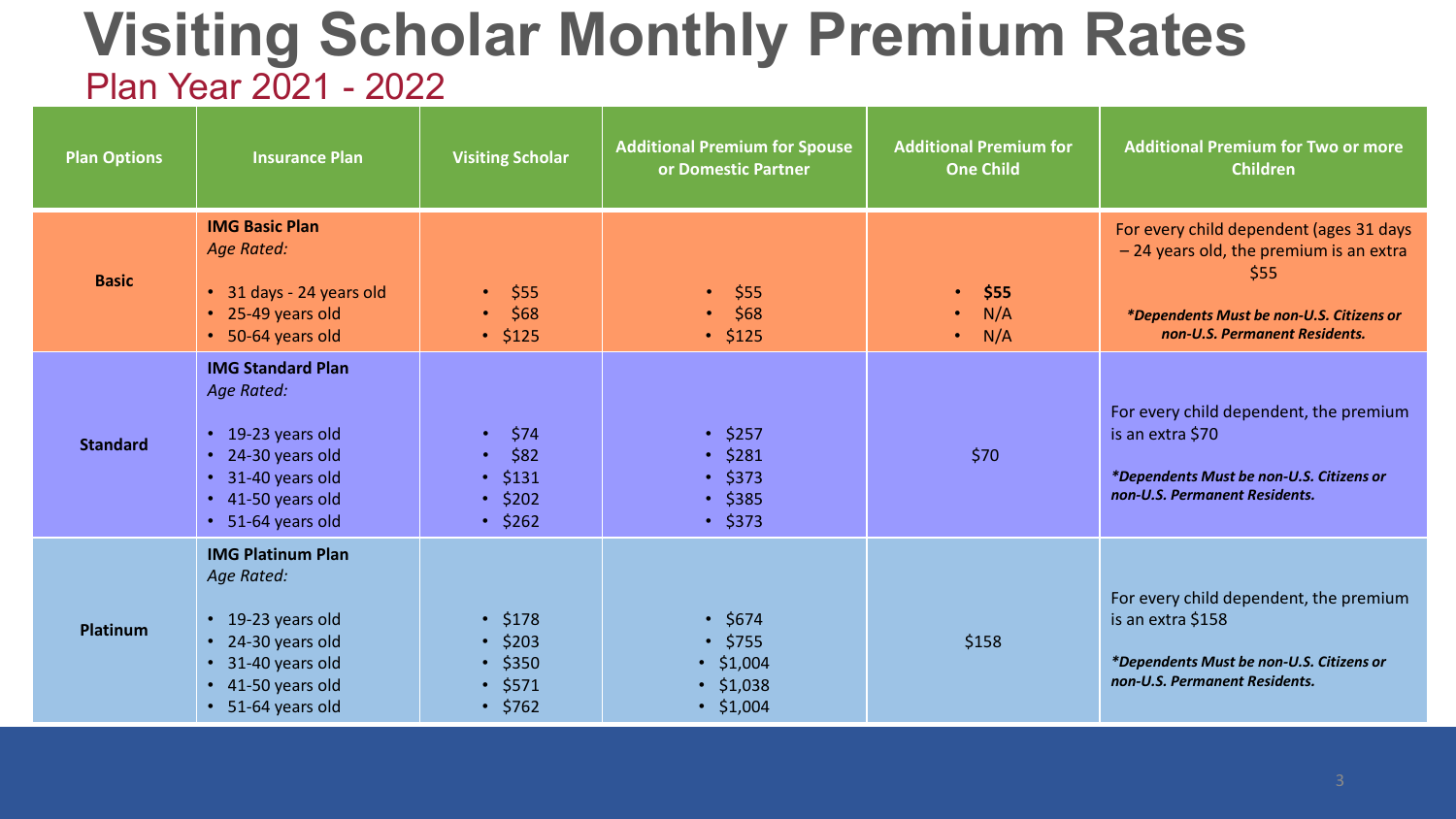|                                                      | <b>Basic</b>                                                                                           | <b>Standard</b>                                                                                                                                                                            | Platinum                                                                                                                                                                                   |
|------------------------------------------------------|--------------------------------------------------------------------------------------------------------|--------------------------------------------------------------------------------------------------------------------------------------------------------------------------------------------|--------------------------------------------------------------------------------------------------------------------------------------------------------------------------------------------|
| <b>Benefits</b>                                      | <b>IMG</b><br><b>Basic Plan</b>                                                                        | <b>IMG</b><br><b>Standard Plan</b>                                                                                                                                                         | <b>IMG</b><br><b>Platinum Plan</b>                                                                                                                                                         |
| <b>Plan Type</b>                                     | <b>PPO</b>                                                                                             | <b>PPO</b>                                                                                                                                                                                 | <b>PPO</b>                                                                                                                                                                                 |
| Lifetime Maximum<br><b>Per Period of</b><br>Coverage | \$1,000,000                                                                                            | Visiting Scholar - \$500,000<br>Dependent - \$100,000                                                                                                                                      | Visiting Scholar - $$1,000,000$<br>Dependent - \$100,000<br>For maternity, policy will only cover up to<br>\$10,000 per period (defined as 12 months)                                      |
| <b>Plan Maximum Per</b><br><b>Illness or Injury</b>  | \$100,000                                                                                              | Visiting Scholar - \$100,000<br><b>Dependent - \$100,000</b>                                                                                                                               | Visiting Scholar - \$500,000<br>Dependent - \$100,000                                                                                                                                      |
| <b>Plan Deductible</b>                               | \$250 per illness/Injury                                                                               | \$500 per Illness/Injury                                                                                                                                                                   | PPO Provider: \$25 per Illness/ Injury<br>Non-PPO Provider: \$50 per Illness/ Injury                                                                                                       |
| <b>Out-of-Pocket</b><br><b>Maximum</b>               | \$1,000 per period of coverage                                                                         | In-Network: N/A<br><b>International: N/A</b><br>Out-of-Network: \$1,000                                                                                                                    | In-Network: N/A<br>International: N/A<br>Out-of-Network: \$1,000                                                                                                                           |
| Coinsurance                                          | Visiting Scholar pays 20% of eligible<br>expenses up to \$5,000, then the plan<br>pays 100% thereafter | PPO Provider: Visiting Scholar pays 0% of eligible<br>expenses<br>Non-PPO Provider: Visiting Scholar pays 20% of<br>eligible expenses up to \$1,000, then the plan pays<br>100% thereafter | PPO Provider: Visiting Scholar pays 0% of<br>eligible expenses<br>Non-PPO Provider: Visiting Scholar pays 20% of<br>eligible expenses up to \$1,000, then the plan<br>pays 100% thereafter |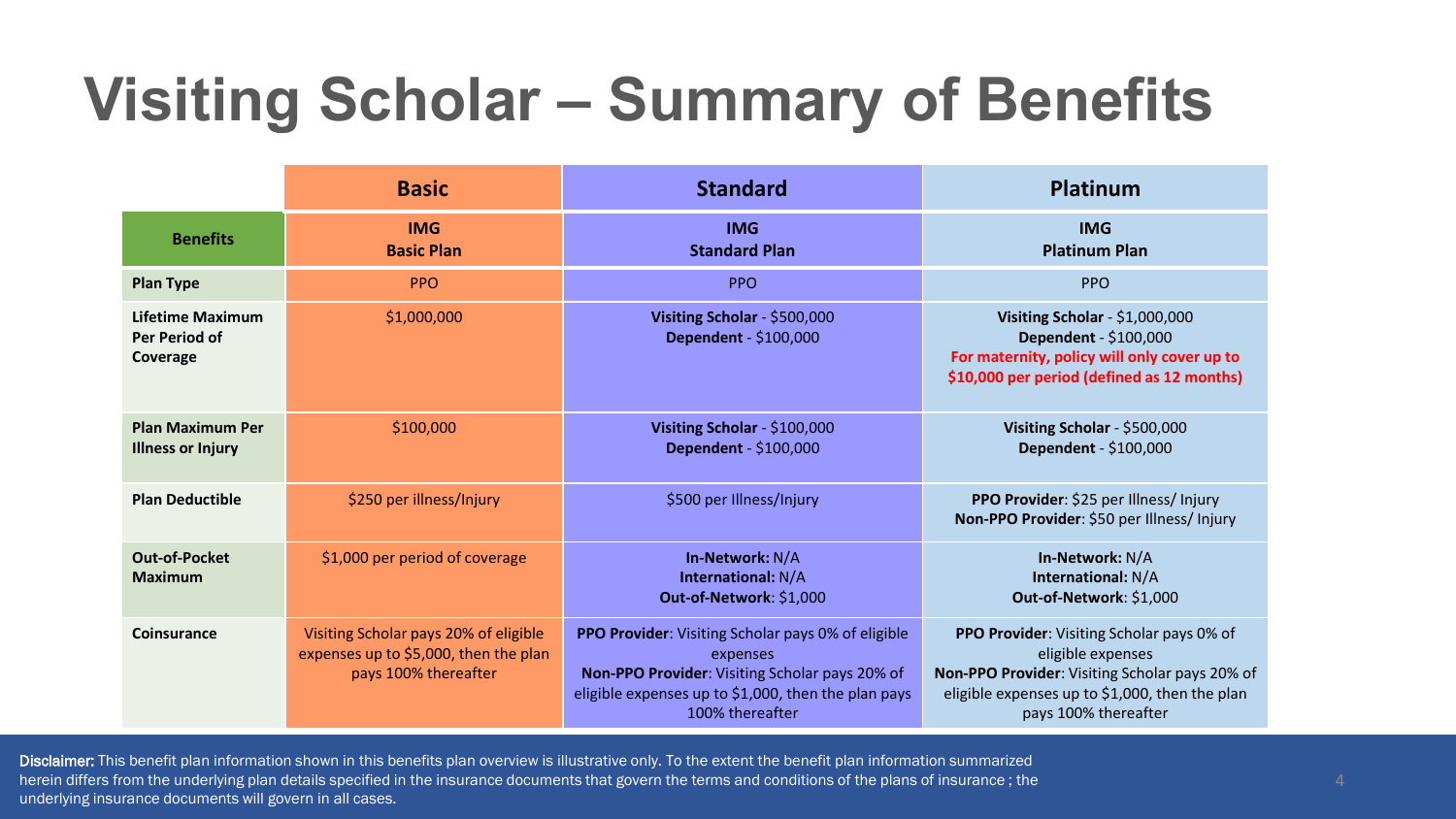### Plan Year 2021 - 2022

|                                          | <b>Basic</b>                                                                             | <b>Standard</b>                                                                | <b>Platinum</b>                                                                                                                   |
|------------------------------------------|------------------------------------------------------------------------------------------|--------------------------------------------------------------------------------|-----------------------------------------------------------------------------------------------------------------------------------|
| <b>Benefits</b>                          | <b>IMG</b><br><b>Basic Plan</b>                                                          | <b>IMG</b><br><b>Standard Plan</b>                                             | <b>IMG</b><br><b>Platinum Plan</b>                                                                                                |
| <b>Prescription Drugs</b>                | Usual, Customary and Reasonable<br>Costs<br><b>Subject to deductible and coinsurance</b> | Visiting Scholar Pays 50% of actual charges<br>Up to annual maximum of \$1,500 | \$20 Copay for Generic<br>\$40 Copay for Brand<br>\$80 Copay for Non-Brand<br>Up to the annual maximum of \$3,000                 |
| <b>Maternity</b>                         | <b>No Coverage</b>                                                                       | No Coverage                                                                    | Conception must occur during period of<br>coverage<br>Policy will only cover up to \$10,000 per period<br>(defined as 12 months). |
| <b>Routine Newborn</b><br>Care           | No Coverage                                                                              | No Coverage                                                                    | \$750 maximum per period of coverage                                                                                              |
| <b>Emergency Medical</b><br>Evacuation   | \$50,000 lifetime maximum                                                                | \$50,000 lifetime maximum                                                      | \$500,000 lifetime maximum                                                                                                        |
| <b>Repatriation of</b><br><b>Remains</b> | \$25,000 maximum                                                                         | \$25,000 maximum                                                               | \$50,000 maximum                                                                                                                  |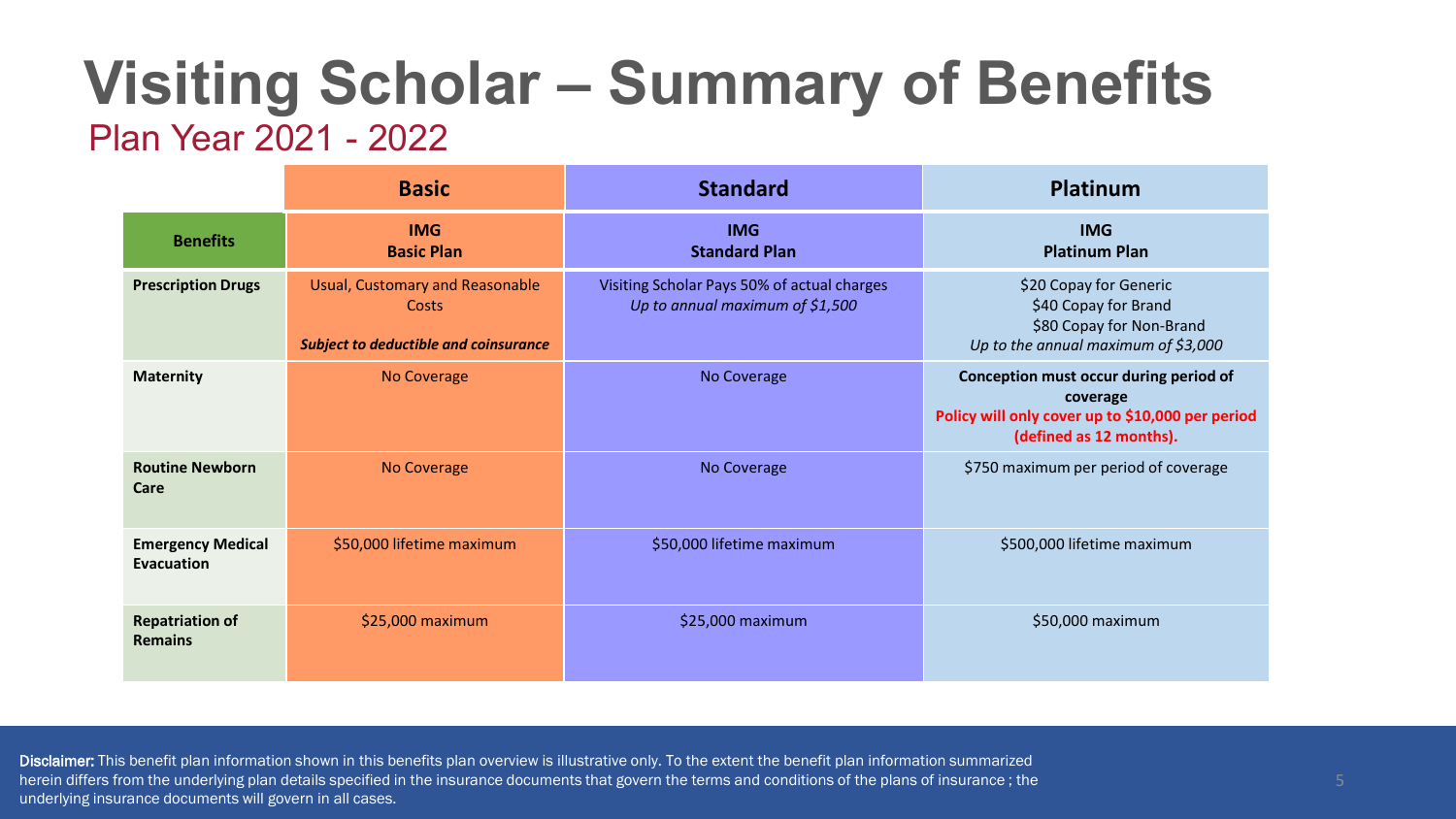### Plan Year 2021 - 2022

|                                                                             | <b>Basic</b>                                                                                                                                                                                           | <b>Standard</b>                                                                                                                                                                                                       | Platinum                                                                                                                                                                                                |
|-----------------------------------------------------------------------------|--------------------------------------------------------------------------------------------------------------------------------------------------------------------------------------------------------|-----------------------------------------------------------------------------------------------------------------------------------------------------------------------------------------------------------------------|---------------------------------------------------------------------------------------------------------------------------------------------------------------------------------------------------------|
| <b>Benefits</b>                                                             | <b>IMG</b><br><b>Basic Plan</b>                                                                                                                                                                        | <b>IMG</b><br><b>Standard Plan</b>                                                                                                                                                                                    | <b>IMG</b><br><b>Platinum Plan</b>                                                                                                                                                                      |
| <b>Pre-Existing</b><br><b>Conditions</b>                                    | Pre-existing conditions are covered<br>after 6 months of continuous<br>coverage<br>Plan will only cover up to \$500 per<br>period                                                                      | Pre-existing conditions are covered after 12<br>months of continuous coverage                                                                                                                                         | Pre-existing conditions are covered after 6<br>months of continuous coverage                                                                                                                            |
| <b>Emergency Room</b>                                                       | <b>Subject to deductible and coinsurance</b><br><b>WITH inpatient admission: Usual,</b><br><b>Customary and Reasonable Costs</b><br><b>WITHOUT inpatient admission:</b><br>Additional \$250 deductible | \$250 Deductible<br>Injury: Not subject to Emergency Room<br><b>Deductible</b><br>Illness: Subject to a \$250 Deductible for each visit<br>for Treatment which does not result in direct<br><b>Hospital admission</b> | \$250 Deductible<br>Injury: Not subject to Emergency Room<br>Deductible<br>Illness: Subject to a \$250 Deductible for each<br>visit for Treatment which does not result in<br>direct Hospital admission |
| Hospitalization                                                             | Usual, Customary and Reasonable<br>Costs<br><b>Subject to deductible and coinsurance</b>                                                                                                               | Outpatient: \$500 per Illness/Injury<br><b>Usual and Customary Charges</b>                                                                                                                                            | PPO Provider: \$25 per Illness/ Injury<br><b>Usual and Customary Charges</b>                                                                                                                            |
| <b>Preventive Care</b><br><b>Services including</b><br><b>Immunizations</b> | <b>No Benefits</b>                                                                                                                                                                                     | <b>No Benefits</b>                                                                                                                                                                                                    | Well Exams covered at 100%<br>(annual max of \$500)<br>Immunizations covered at 100%<br>(annual max of \$250)                                                                                           |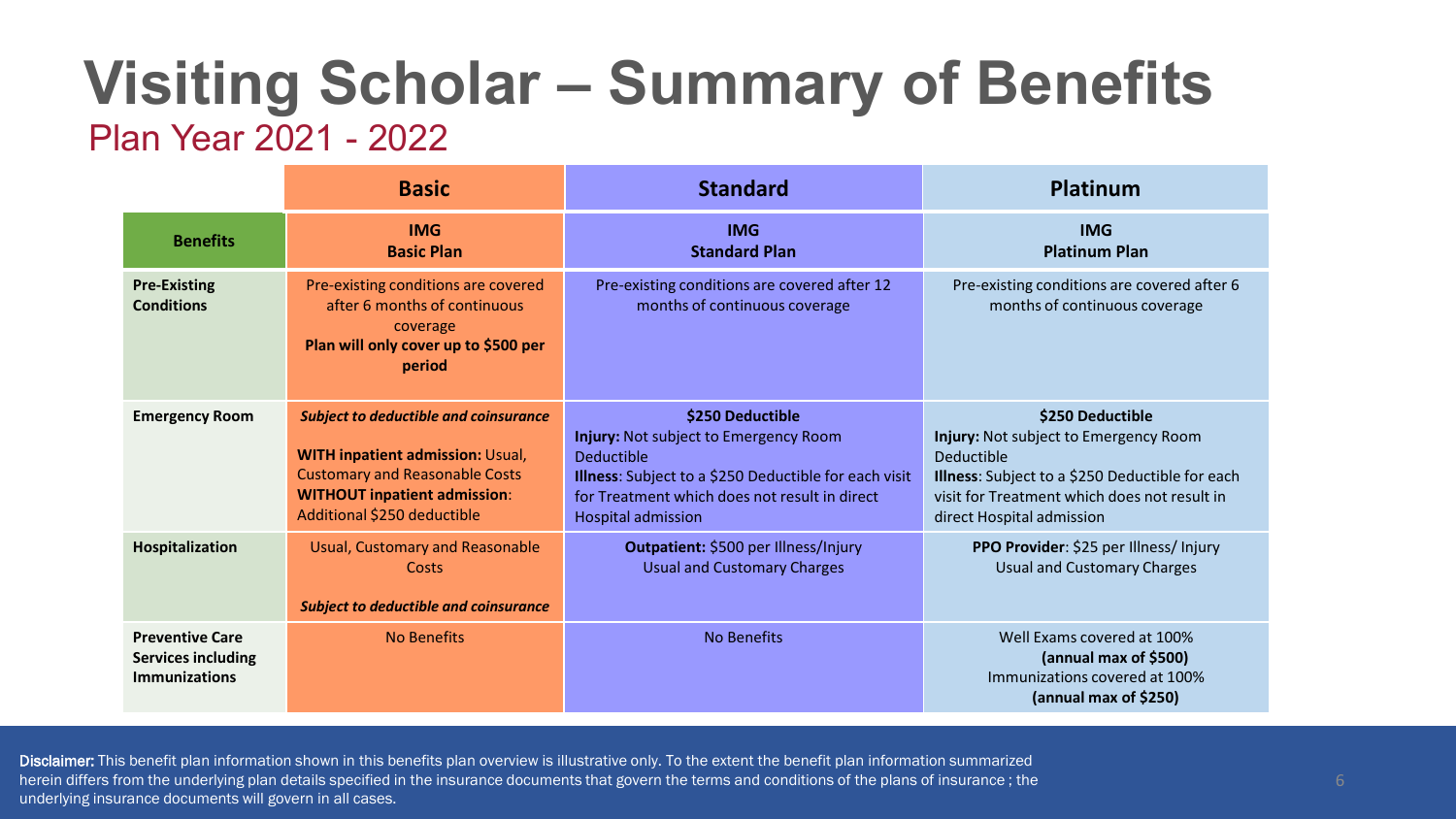#### Plan Year 2021 - 2022

|                                                                | <b>Basic</b>                    | <b>Standard</b>                                                                                                                                                                                                            | <b>Platinum</b>                                                                                                                                                                                                        |
|----------------------------------------------------------------|---------------------------------|----------------------------------------------------------------------------------------------------------------------------------------------------------------------------------------------------------------------------|------------------------------------------------------------------------------------------------------------------------------------------------------------------------------------------------------------------------|
| <b>Benefits</b>                                                | <b>IMG</b><br><b>Basic Plan</b> | <b>IMG</b><br><b>Standard Plan</b>                                                                                                                                                                                         | <b>IMG</b><br><b>Platinum Plan</b>                                                                                                                                                                                     |
| <b>Mental &amp; Nervous</b><br><b>Disorders</b>                | No Benefits                     | Outpatient: \$50 Copay with \$500 lifetime<br>maximum<br>Not covered if incurred at the Student Health Center<br><b>Inpatient:</b> Lifetime maximum of \$10,000<br>Not covered if incurred at the Student Health<br>Center | Outpatient: \$50 Copay with \$500 lifetime<br>maximum<br>Not covered if incurred at the Student Health<br>Center<br>Inpatient: Lifetime maximum of \$10,000<br>Not covered if incurred at the Student Health<br>Center |
| Eligibility                                                    | Non-U.S. Citizens only          | Non-U.S. Citizens only                                                                                                                                                                                                     | Non-U.S. Citizens only                                                                                                                                                                                                 |
| <b>Meets J Visa</b><br><b>Insurance</b><br><b>Requirements</b> | <b>Yes</b>                      | Yes                                                                                                                                                                                                                        | <b>Yes</b>                                                                                                                                                                                                             |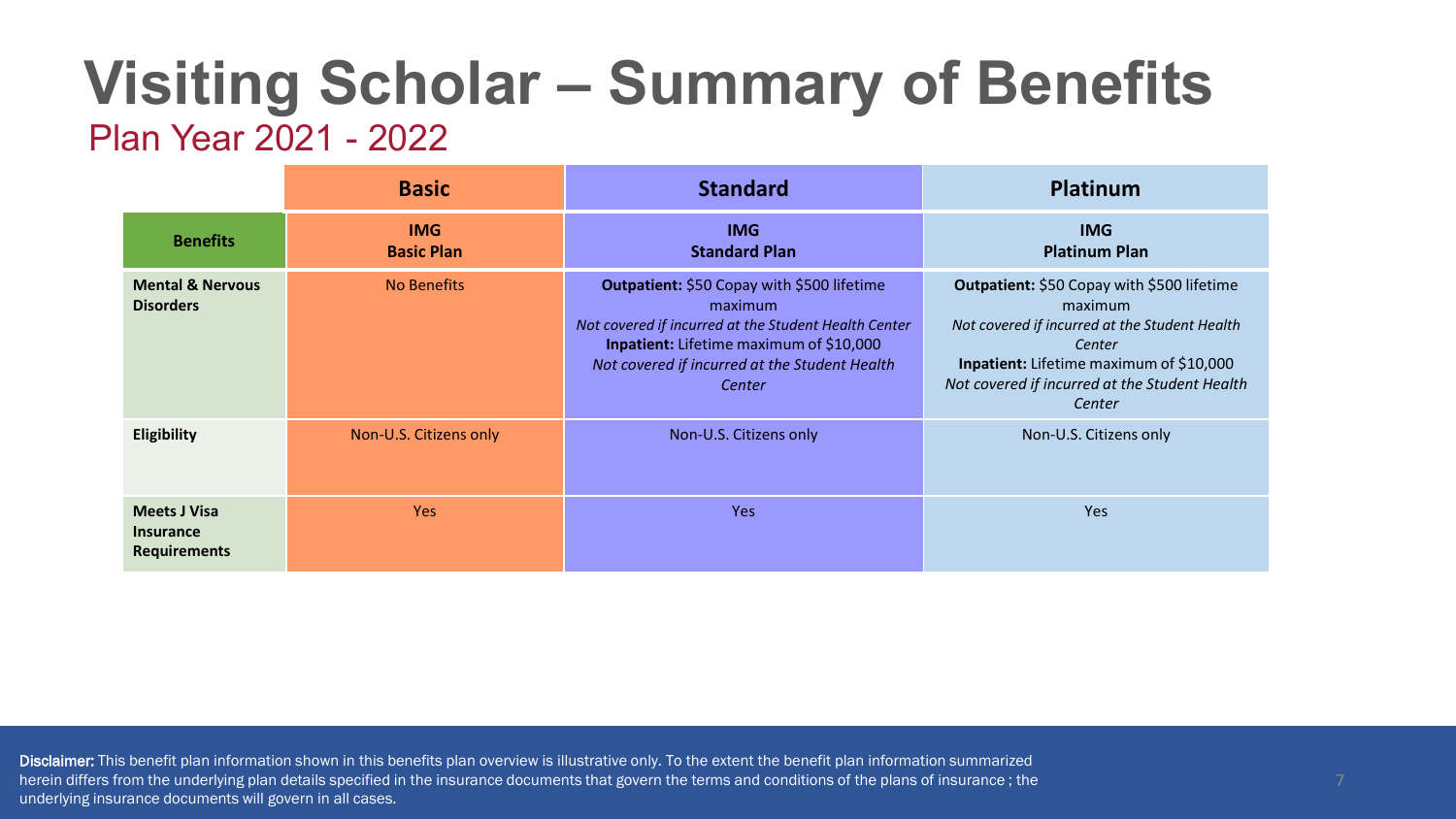# **Frequently Asked Questions**

### About the Three Insurance Plan Options

|                                                                                                                                                                                                     | <b>Basic</b>                                                                                                                                                                                                                                                                                                                                                                           | <b>Standard</b>                                                                                                                                                                                                                                                                     | <b>Platinum</b>                                                                                                                                                                                                                                                                                                                 |
|-----------------------------------------------------------------------------------------------------------------------------------------------------------------------------------------------------|----------------------------------------------------------------------------------------------------------------------------------------------------------------------------------------------------------------------------------------------------------------------------------------------------------------------------------------------------------------------------------------|-------------------------------------------------------------------------------------------------------------------------------------------------------------------------------------------------------------------------------------------------------------------------------------|---------------------------------------------------------------------------------------------------------------------------------------------------------------------------------------------------------------------------------------------------------------------------------------------------------------------------------|
| <b>Questions</b>                                                                                                                                                                                    | <b>IMG</b><br><b>Basic Plan</b>                                                                                                                                                                                                                                                                                                                                                        | <b>IMG</b><br><b>Standard Plan</b>                                                                                                                                                                                                                                                  | <b>IMG</b><br><b>Platinum Plan</b>                                                                                                                                                                                                                                                                                              |
| What if I am a U.S. Citizen or U.S.<br>Permanent Resident, can I purchase<br>one of these plans?                                                                                                    | No, only available to Non-U.S. Citizens                                                                                                                                                                                                                                                                                                                                                | No, only available to Non-U.S. Citizens                                                                                                                                                                                                                                             | No, only available to Non-U.S. Citizens                                                                                                                                                                                                                                                                                         |
| What if I am pregnant or if my<br>spouse is pregnant, will the<br>insurance plan provide maternity<br>coverage?                                                                                     | <b>No</b>                                                                                                                                                                                                                                                                                                                                                                              | <b>No</b>                                                                                                                                                                                                                                                                           | You will only receive coverage if conception occurred while<br>you had the insurance policy. If you or your spouse are already<br>pregnant prior to purchasing this plan, you will not receive any<br>insurance coverage for any maternity claims<br>Policy will only cover up to \$10,000 per period (defined as 12<br>months) |
| I was already diagnosed with a Pre-<br><b>Existing condition</b> (example: heart<br>condition, chronic asthma, cancer,<br>back pain, etc.), will I be able to<br>receive treatment under this plan? | Yes, however you will need to wait 6 months once<br>you purchase the plan to receive treatment; as long<br>as the pre-existing condition is not an excluded<br>condition under the policy.<br>The policy will only cover up to \$500 of medical<br>expenses per period (defined as 12 months).<br>Please note: if you change policies, the pre-existing<br>waiting period starts over. | Yes, however you will need to wait 12 months once<br>you purchase the plan to receive treatment; as<br>long as the pre-existing condition is not an excluded<br>condition under the policy<br>Please note: if you change policies, the pre-<br>existing waiting period starts over. | Yes, however you will need to wait 6 months once you<br>purchase the plan to receive treatment; as long as the pre-<br>existing condition is not an excluded condition under the policy<br>Please note: if you change policies, the pre-existing waiting<br>period starts over.                                                 |
| What if I wanted to get an annual<br>physical exam or receive<br>immunization shots, will the plan<br>provide coverage for these type of<br>preventive services?                                    | <b>No</b>                                                                                                                                                                                                                                                                                                                                                                              | <b>No</b>                                                                                                                                                                                                                                                                           | Yes                                                                                                                                                                                                                                                                                                                             |